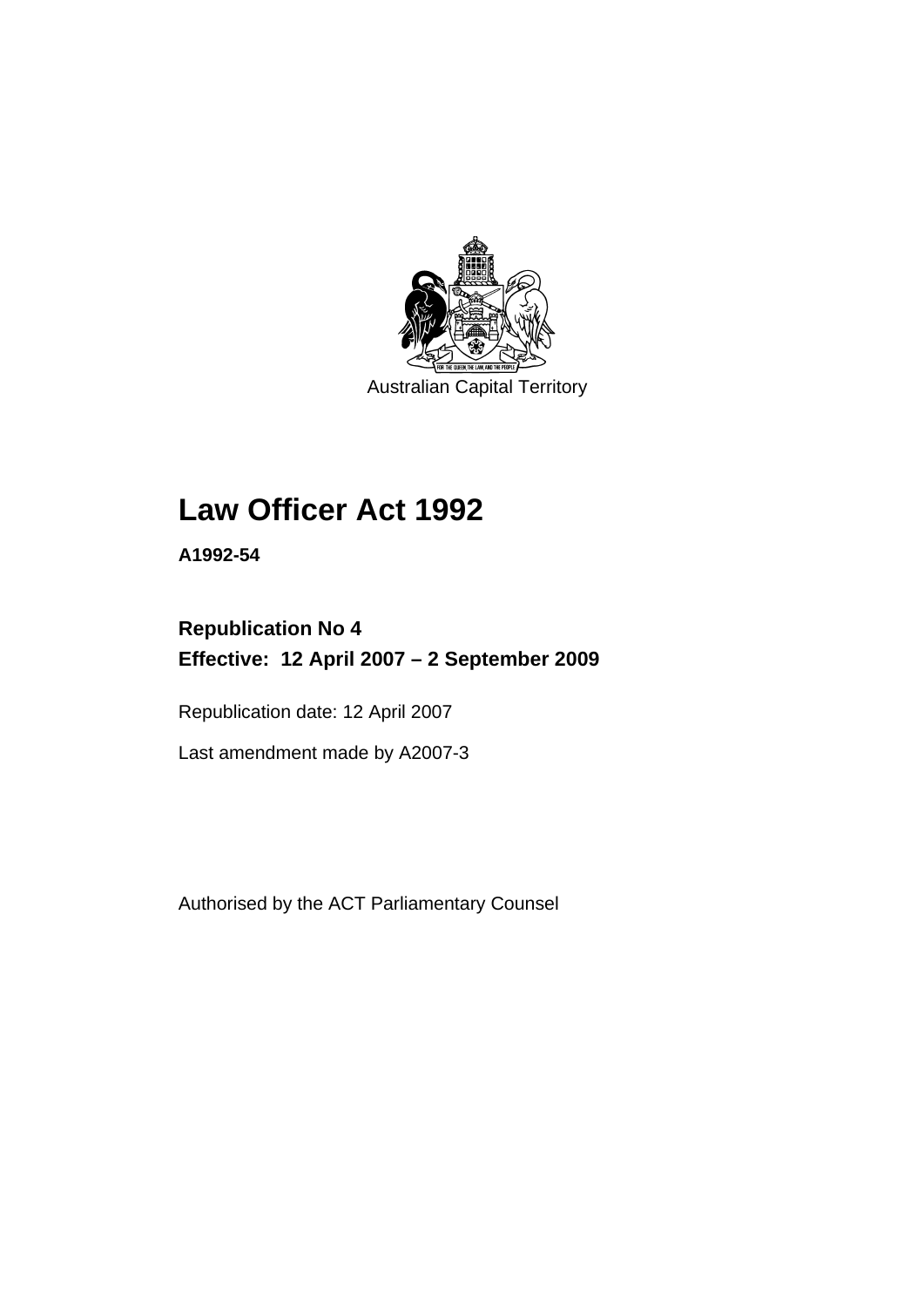# **About this republication**

#### **The republished law**

This is a republication of the *Law Officer Act 1992* (including any amendment made under the *Legislation Act 2001*, part 11.3 (Editorial changes)) as in force on 12 April 2007*.* It also includes any amendment, repeal or expiry affecting the republished law to 12 April 2007.

The legislation history and amendment history of the republished law are set out in endnotes 3 and 4.

#### **Kinds of republications**

The Parliamentary Counsel's Office prepares 2 kinds of republications of ACT laws (see the ACT legislation register at www.legislation.act.gov.au):

- authorised republications to which the *Legislation Act 2001* applies
- unauthorised republications.

The status of this republication appears on the bottom of each page.

#### **Editorial changes**

The *Legislation Act 2001*, part 11.3 authorises the Parliamentary Counsel to make editorial amendments and other changes of a formal nature when preparing a law for republication. Editorial changes do not change the effect of the law, but have effect as if they had been made by an Act commencing on the republication date (see *Legislation Act 2001*, s 115 and s 117). The changes are made if the Parliamentary Counsel considers they are desirable to bring the law into line, or more closely into line, with current legislative drafting practice.

This republication does not include amendments made under part 11.3 (see endnote 1).

#### **Uncommenced provisions and amendments**

If a provision of the republished law has not commenced or is affected by an uncommenced amendment, the symbol  $\mathbf{U}$  appears immediately before the provision heading. The text of the uncommenced provision or amendment appears only in the last endnote.

#### **Modifications**

If a provision of the republished law is affected by a current modification, the symbol  $\mathbf{M}$ appears immediately before the provision heading. The text of the modifying provision appears in the endnotes. For the legal status of modifications, see *Legislation Act 2001*, section 95.

#### **Penalties**

The value of a penalty unit for an offence against this republished law at the republication date is—

- (a) if the person charged is an individual—\$100; or
- (b) if the person charged is a corporation—\$500.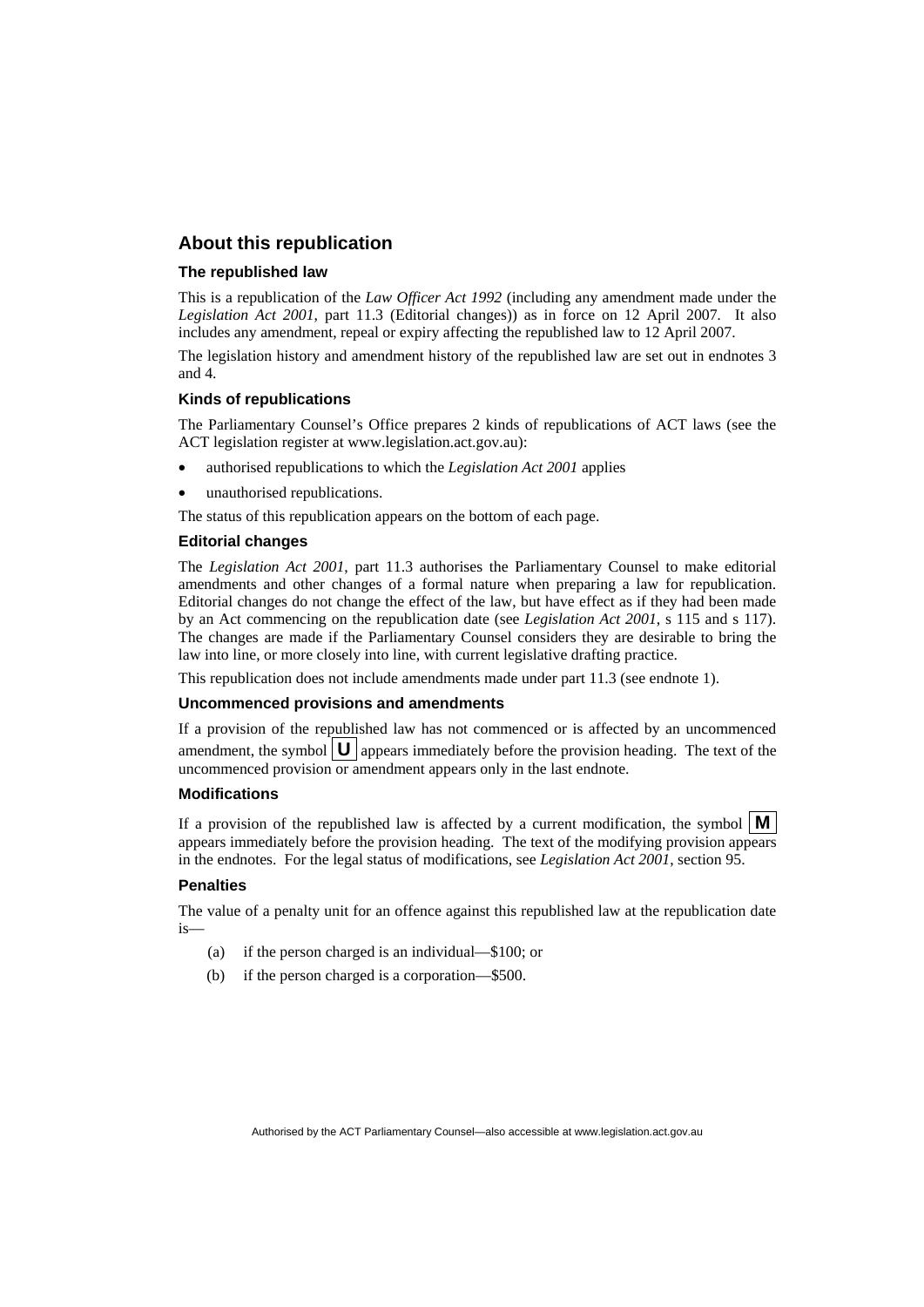

# **[Law Officer Act 1992](#page-4-0)**

# **Contents**

|                   |                                                              | Page           |
|-------------------|--------------------------------------------------------------|----------------|
| 1                 | Name of Act                                                  | 2              |
| 2                 | Dictionary                                                   | 2              |
| 2A                | <b>Notes</b>                                                 | 2              |
| 3                 | Position of Attorney-General                                 | $\overline{2}$ |
| $\overline{4}$    | <b>Functions of Attorney-General</b>                         | 2              |
| 5                 | Additional functions of Attorney-General                     | 3              |
| 5A                | Effect of Attorney-General's functions on certain litigation |                |
| 5B                | Judicial notice of Attorney-General's appointment etc        | 3              |
| 6                 | Regulation-making power                                      |                |
| <b>Dictionary</b> |                                                              | 5              |
| <b>Endnotes</b>   |                                                              |                |
| 1                 | About the endnotes                                           | 6              |
| R4<br>12/04/07    | Law Officer Act 1992<br>Effective: 12/04/07-02/09/09         | contents 1     |
|                   |                                                              |                |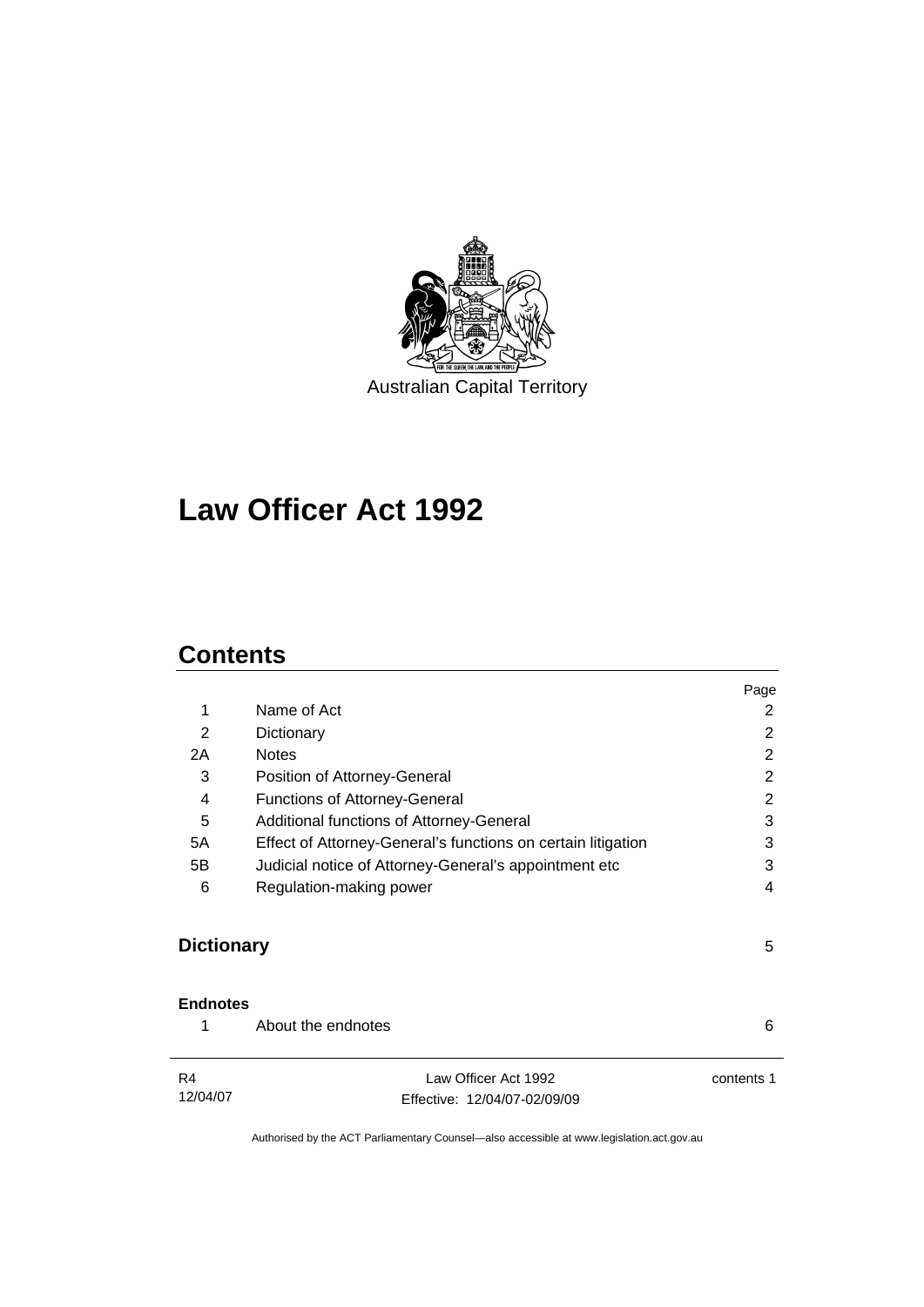| Contents |                     |      |
|----------|---------------------|------|
|          |                     | Page |
|          | Abbreviation key    | 6    |
| 3        | Legislation history |      |

 4 Amendment history [7](#page-10-0) 5 Earlier republications [8](#page-11-0)

| contents 2 |  |
|------------|--|
|            |  |

contents 2 Law Officer Act 1992 Effective: 12/04/07-02/09/09

R4 12/04/07

Page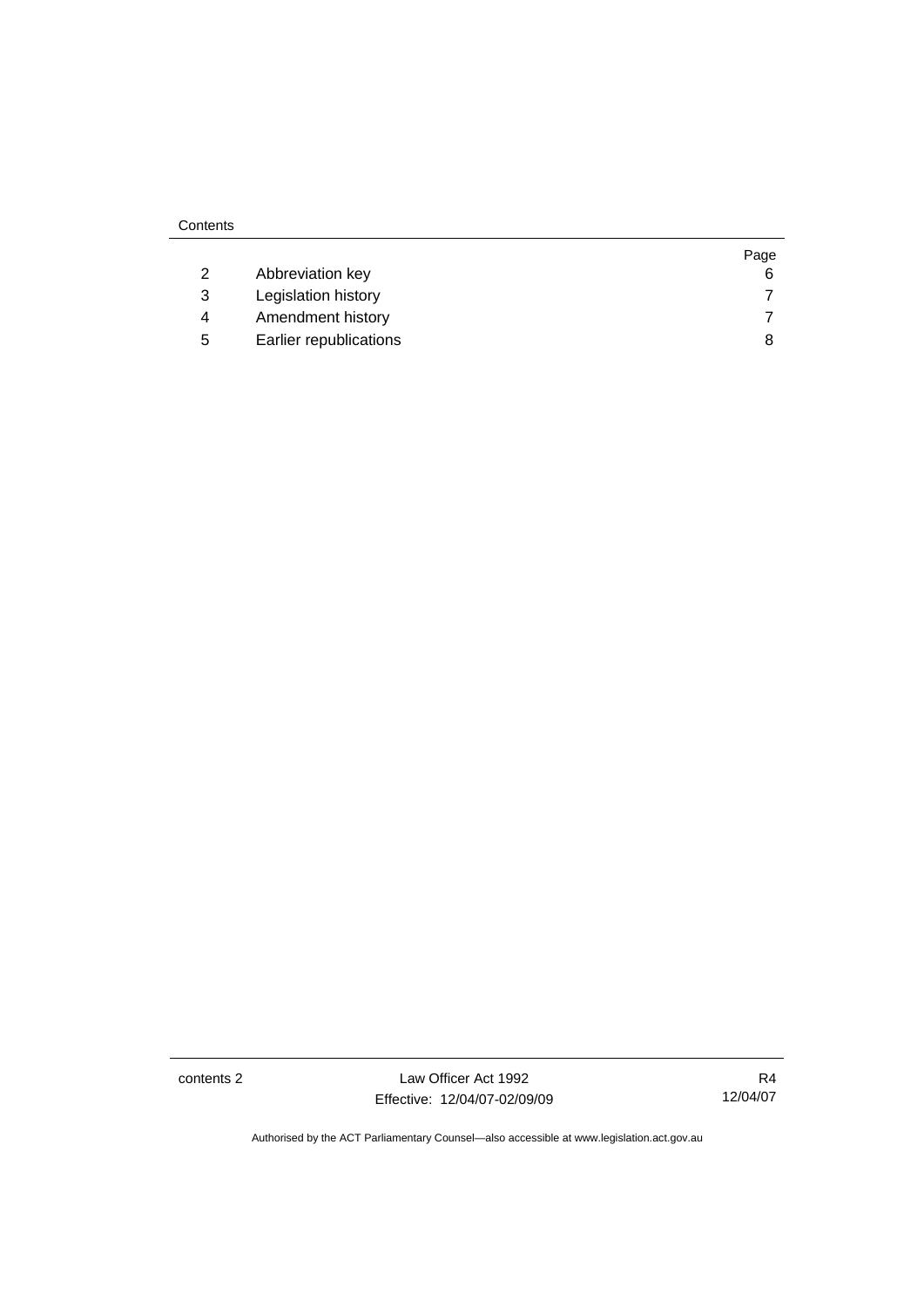<span id="page-4-0"></span>

# **Law Officer Act 1992**

An Act relating to the functions and powers of the Attorney-General, and for related purposes

R4 12/04/07

l

Law Officer Act 1992 Effective: 12/04/07-02/09/09

page 1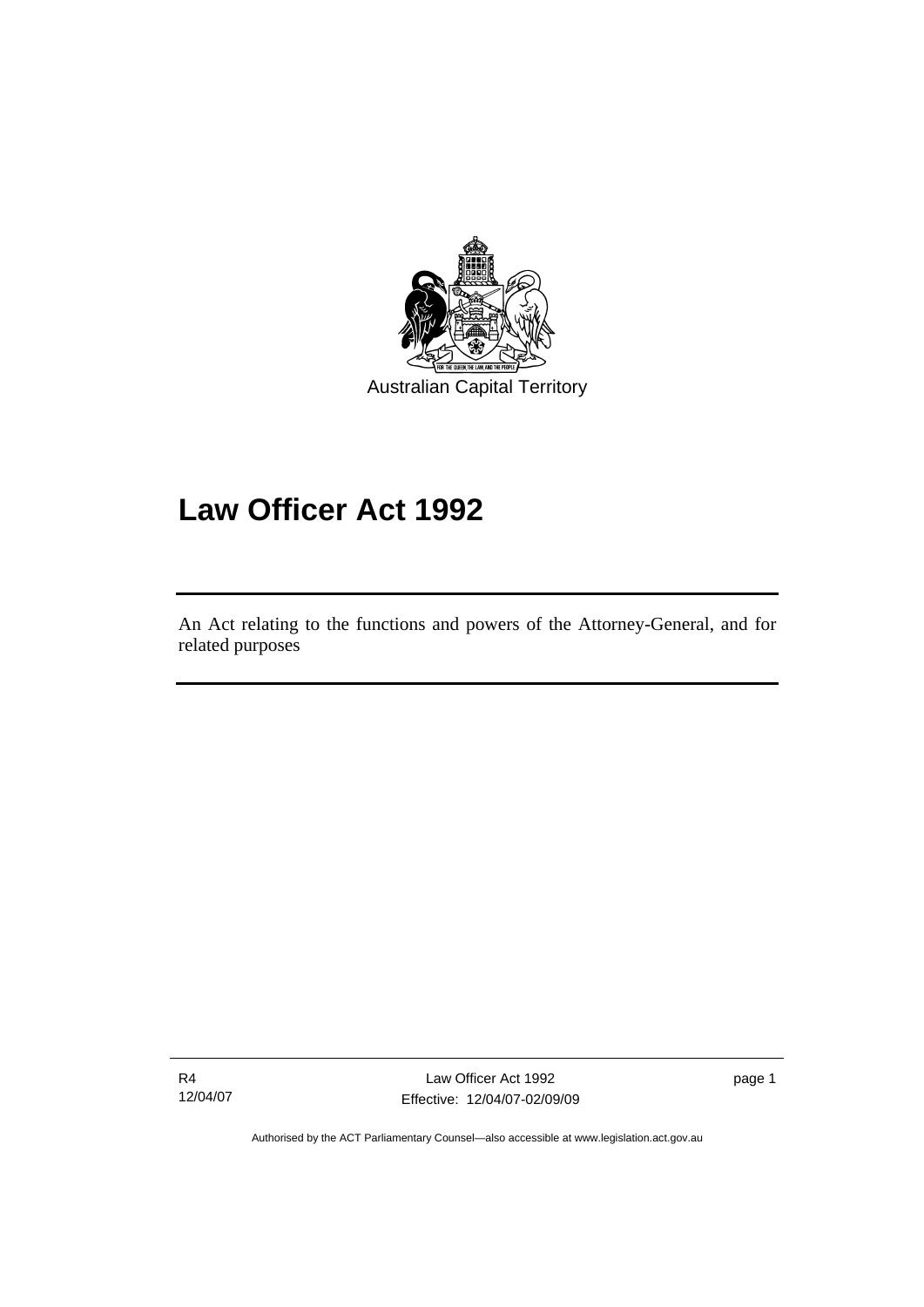# <span id="page-5-0"></span>**1 Name of Act**

This Act is the *Law Officer Act 1992.*

## **2 Dictionary**

The dictionary at the end of this Act is part of this Act.

- *Note 1* The dictionary at the end of this Act defines certain terms used in this Act.
- *Note 2* A definition in the dictionary applies to the entire Act unless the definition, or another provision of the Act, provides otherwise or the contrary intention otherwise appears (see Legislation Act, s 155 and s 156 (1)).

# **2A Notes**

A note included in this Act is explanatory and is not part of this Act.

*Note* See the Legislation Act s 127 (1), (4) and (5) for the legal status of notes.

# **3 Position of Attorney-General**

The Attorney-General is the first law officer of the Territory.

### **4 Functions of Attorney-General**

The functions of the Attorney-General are—

- (a) to be the chief legal representative of—
	- (i) the Crown in right of the Territory; and
	- (ii) the Territory;
- (b) to be the principal legal adviser to the Territory; and
- (c) to have responsibility for the administration of law and justice in the ACT; and
- (d) to institute and conduct litigation on behalf of—

R4 12/04/07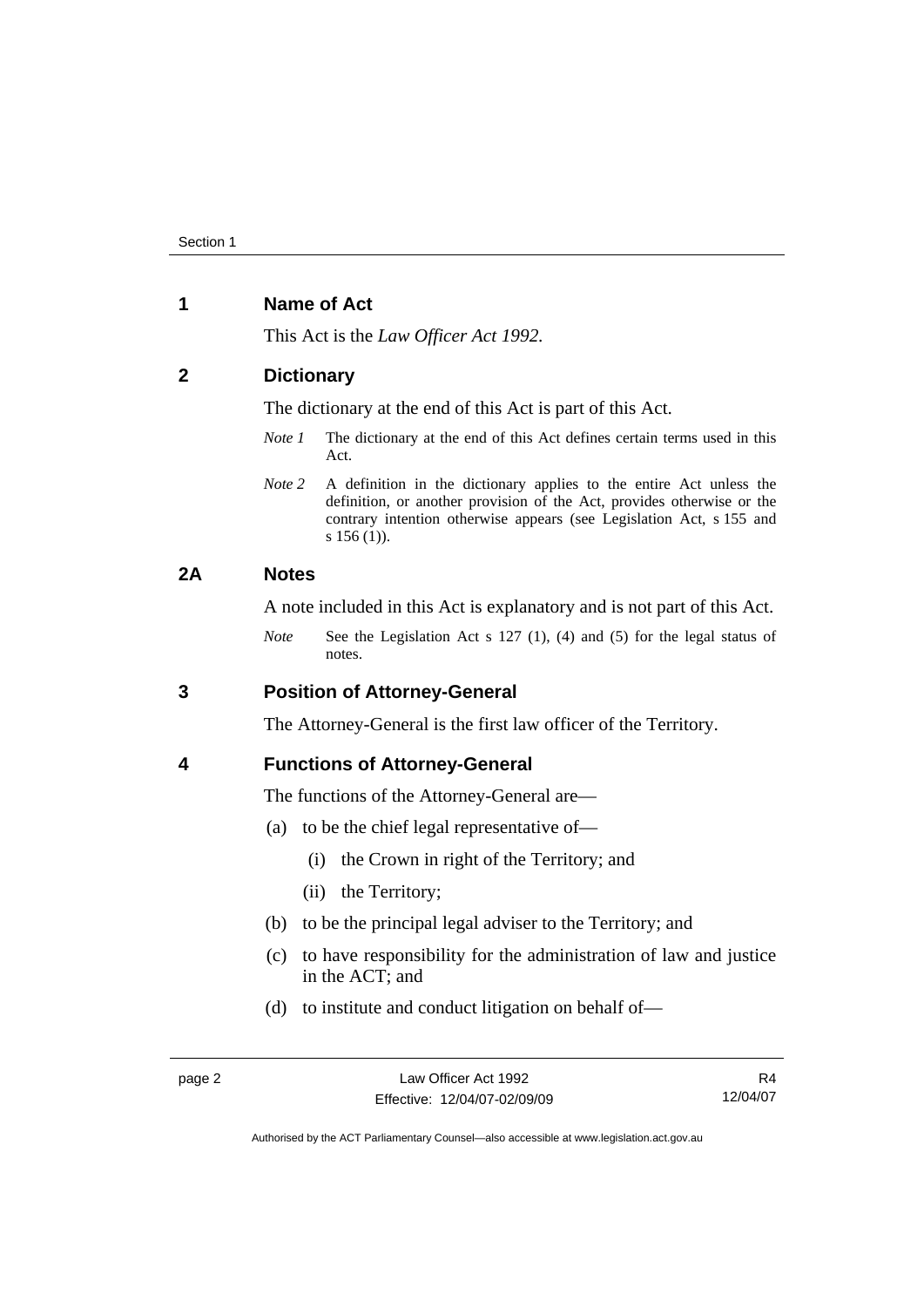- <span id="page-6-0"></span>(i) the Crown in right of the Territory; or
- (ii) the Territory; or
- (iii) a Minister; or
- (iv) a person suing or being sued on behalf of the Territory; and
- (e) to exercise the functions given to the Attorney-General by another Act; and
- (f) to exercise any other functions prescribed under the regulations.
- *Note* A provision of a law that gives an entity (including a person) a function also gives the entity powers necessary and convenient to exercise the function (see Legislation Act, s 196 and dict, pt 1, def *entity*).

# **5 Additional functions of Attorney-General**

The Attorney-General also has, in relation to the Territory, the traditional functions, prerogatives and privileges of State Attorneys-General, subject to this Act and any other Territory law.

# **5A Effect of Attorney-General's functions on certain litigation**

To remove any doubt, the functions of the Attorney-General, including the traditional functions, prerogatives and privileges of State Attorneys-General, do not prevent, and are taken never to have prevented, a person authorised by the Territory, or under a Territory law, from instituting or conducting litigation mentioned in section 4 (d) (Functions of Attorney-General).

### **5B Judicial notice of Attorney-General's appointment etc**

 (1) In any legal proceeding, a document apparently signed by the Attorney-General is presumed to have been signed by the Attorney-General in the absence of evidence to the contrary.

page 3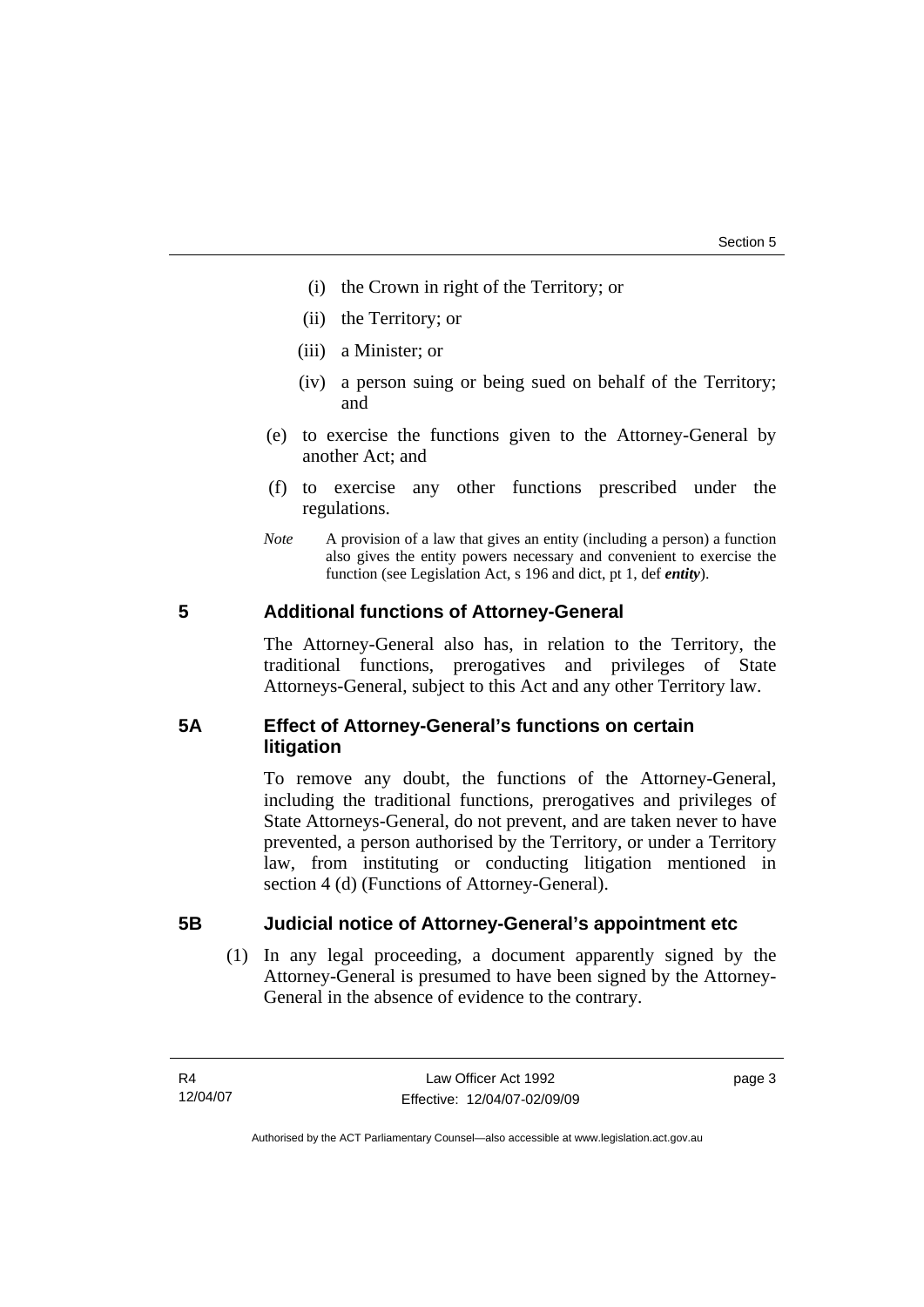- <span id="page-7-0"></span> (2) The instrument by which the Attorney-General is so designated must, on production to the Supreme Court, be noted in the records of the court.
- (3) No action, proceeding or matter (whether civil or criminal) by or against the Attorney-General abates or is affected by any change of office holder.

## **6 Regulation-making power**

The Executive may make regulations for this Act.

*Note* Regulations must be notified, and presented to the Legislative Assembly, under the *Legislation Act 2001*.

page 4 Law Officer Act 1992 Effective: 12/04/07-02/09/09

R4 12/04/07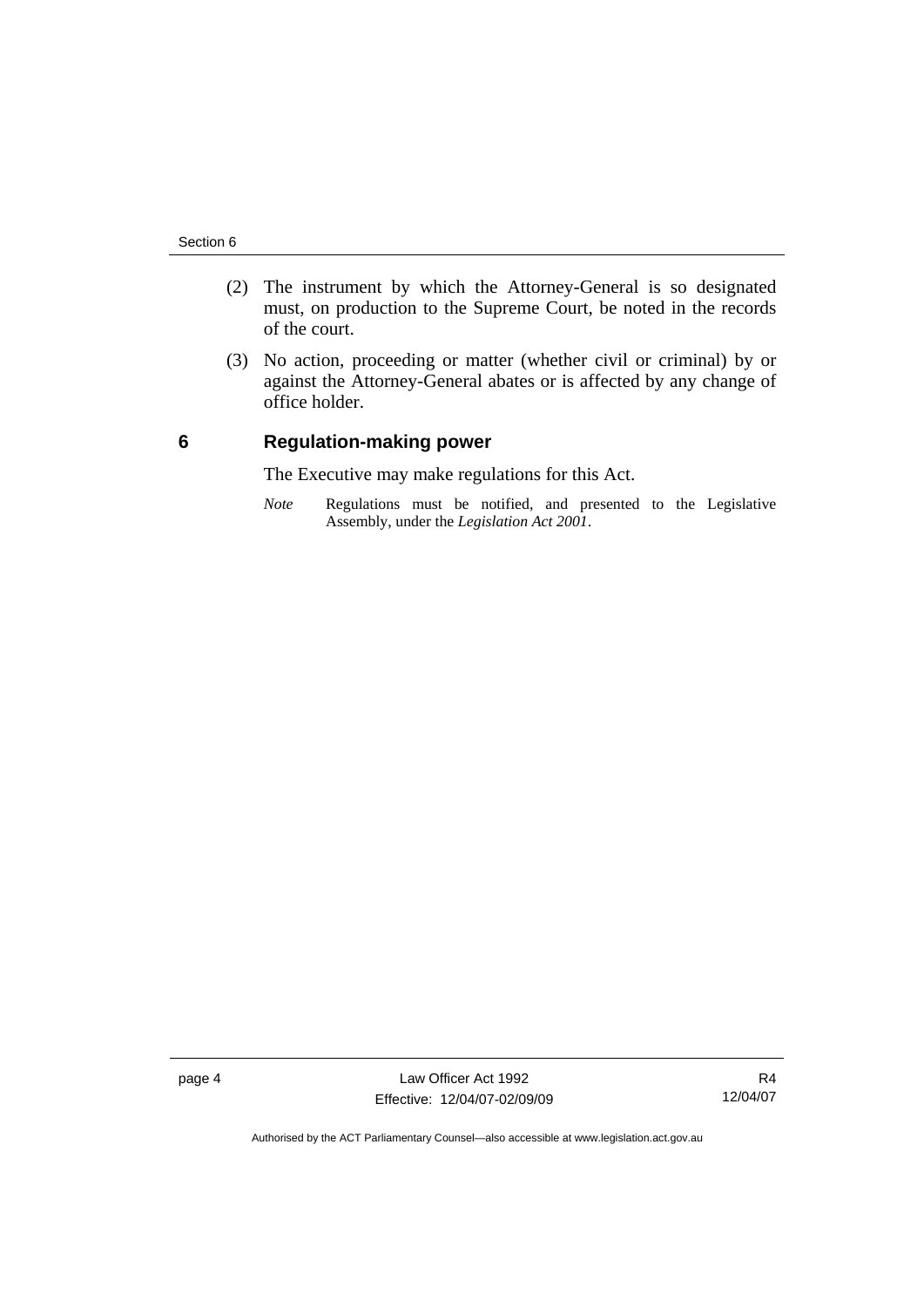# <span id="page-8-0"></span>**Dictionary**

(see s 2)

- *Note 1* The Legislation Act contains definitions and other provisions relevant to this Act.
- *Note 2* For example, the Legislation Act, dict, pt 1, defines the following terms:
	- Attorney-General
	- document
	- **Executive**
	- exercise
	- function
	- instrument (see s 14)
	- Supreme Court
	- the Territory.

*Attorney-General* includes, if no Minister is designated Attorney-General by the Chief Minister, the Minister for the time being administering this Act.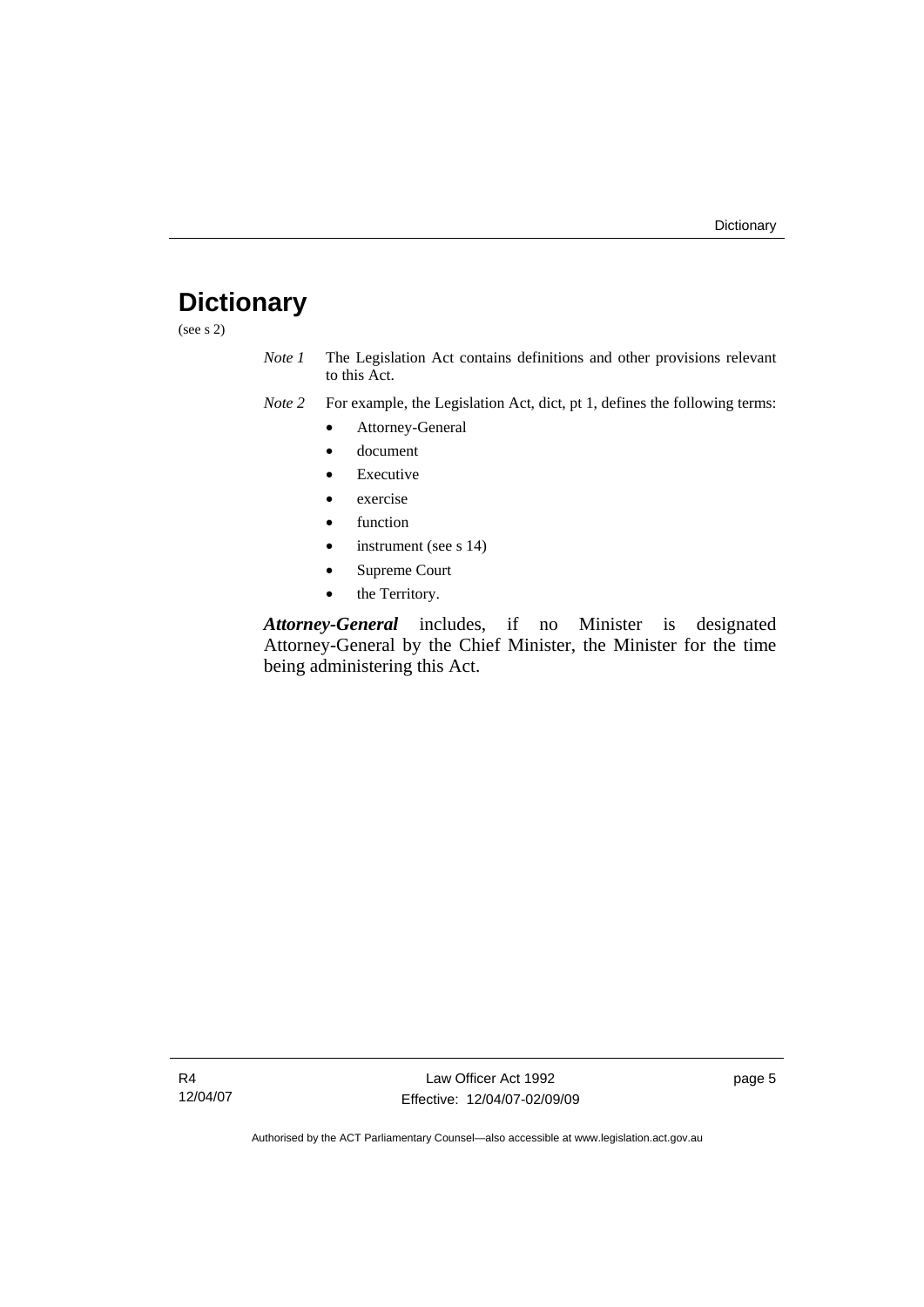#### <span id="page-9-0"></span>**Endnotes**

1 About the endnotes

# **Endnotes**

# **1 About the endnotes**

Amending and modifying laws are annotated in the legislation history and the amendment history. Current modifications are not included in the republished law but are set out in the endnotes.

Not all editorial amendments made under the *Legislation Act 2001*, part 11.3 are annotated in the amendment history. Full details of any amendments can be obtained from the Parliamentary Counsel's Office.

Uncommenced amending laws and expiries are listed in the legislation history and the amendment history. These details are underlined. Uncommenced provisions and amendments are not included in the republished law but are set out in the last endnote.

If all the provisions of the law have been renumbered, a table of renumbered provisions gives details of previous and current numbering.

The endnotes also include a table of earlier republications.

| $am = amended$                               | $ord = ordinance$                         |
|----------------------------------------------|-------------------------------------------|
| $amdt = amendment$                           | orig = original                           |
| $ch = chapter$                               | par = paragraph/subparagraph              |
| $def = definition$                           | $pres = present$                          |
| $dict = dictionary$                          | $prev = previous$                         |
| $disallowed = disallowed by the Legislative$ | $(\text{prev}) = \text{previously}$       |
| Assembly                                     | $pt = part$                               |
| $div = division$                             | $r = rule/subrule$                        |
| $exp = expires/expired$                      | $renum = renumbered$                      |
| $Gaz = gazette$                              | $reloc = relocated$                       |
| $h dq =$ heading                             | $R[X]$ = Republication No                 |
| $IA = Interpretation Act 1967$               | $RI = reissue$                            |
| $ins = inserted/added$                       | $s = section/subsection$                  |
| $LA =$ Legislation Act 2001                  | $sch = schedule$                          |
| $LR =$ legislation register                  | $sdiv = subdivision$                      |
| $LRA =$ Legislation (Republication) Act 1996 | $sub =$ substituted                       |
| $mod = modified/modification$                | SL = Subordinate Law                      |
| $o = order$                                  | underlining = whole or part not commenced |
| $om = omitted/repealed$                      | or to be expired                          |

## **2 Abbreviation key**

page 6 Law Officer Act 1992 Effective: 12/04/07-02/09/09

R4 12/04/07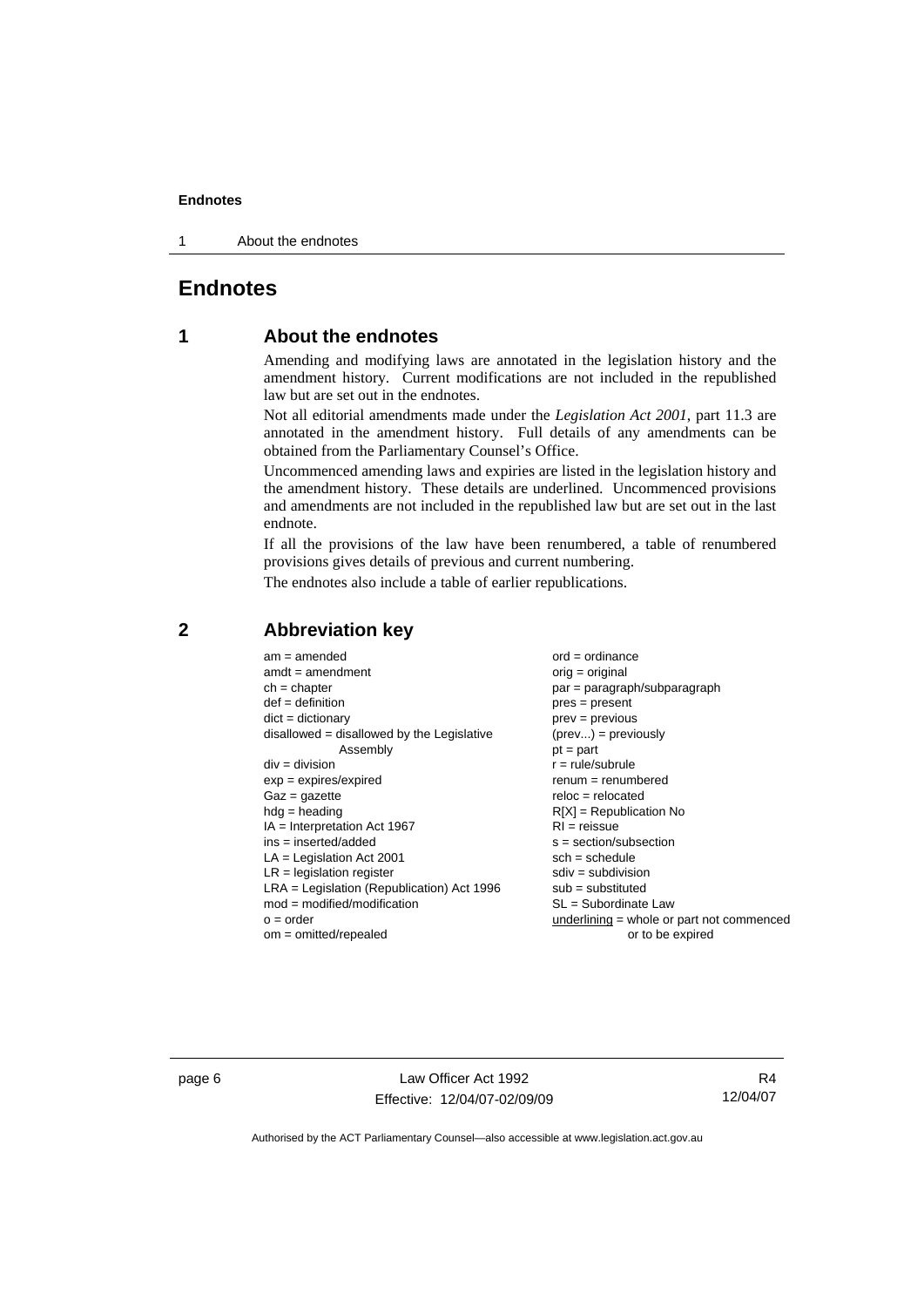#### **Endnotes**

### <span id="page-10-0"></span>**3 Legislation history**

After 11 May 1989 and before 10 November 1999, Acts commenced on their notification day unless otherwise stated (see *Australian Capital Territory (Self-Government) Act 1988* (Cwlth) s 25).

#### **Law Officer Act 1992 No 54**

notified 25 September 1992 (Gaz 1992 No S162) commenced 25 September 1992

as amended by

#### **Legislation (Consequential Amendments) Act 2001 No 44 pt 214**

notified 26 July 2001 (Gaz 2001 No 30) s 1, s 2 commenced 26 July 2001 (IA s 10B) pt 214 commenced 12 September 2001 (s 2 and see Gaz 2001 No S65)

#### **Justice and Community Safety Legislation Amendment Act 2003 A2003-2 pt 10**

notified LR 3 March 2003 s 1, s 2 commenced 3 March 2003 (LA s 75 (1)) pt 10 commenced 31 March 2003 (s 2 (2))

#### **Court Procedures (Consequential Amendments) Act 2004 A2004-60 amdt 1.131**

notified LR 2 September 2004 s 1, s 2 commenced 2 September 2004 (LA s 75 (1)) amdt 1.131 commenced 10 January 2005 (s 2 and see Court Procedures Act 2004 A2004-59, s 2 and CN2004-29)

#### **Statute Law Amendment Act 2007 A2007-3 sch 3 pt 3.56**

notified LR 22 March 2007

s 1, s 2 taken to have commenced 1 July 2006 (LA s 75 (2)) sch 3 pt 3.56 commenced 12 April 2007 (s 2 (1))

**4 Amendment history** 

| <b>Dictionary</b><br>S <sub>2</sub> | sub A2007-3 amdt 3.313 |  |
|-------------------------------------|------------------------|--|
| <b>Notes</b><br>S <sub>2A</sub>     | ins A2007-3 amdt 3.313 |  |

R4 12/04/07

Law Officer Act 1992 Effective: 12/04/07-02/09/09 page 7